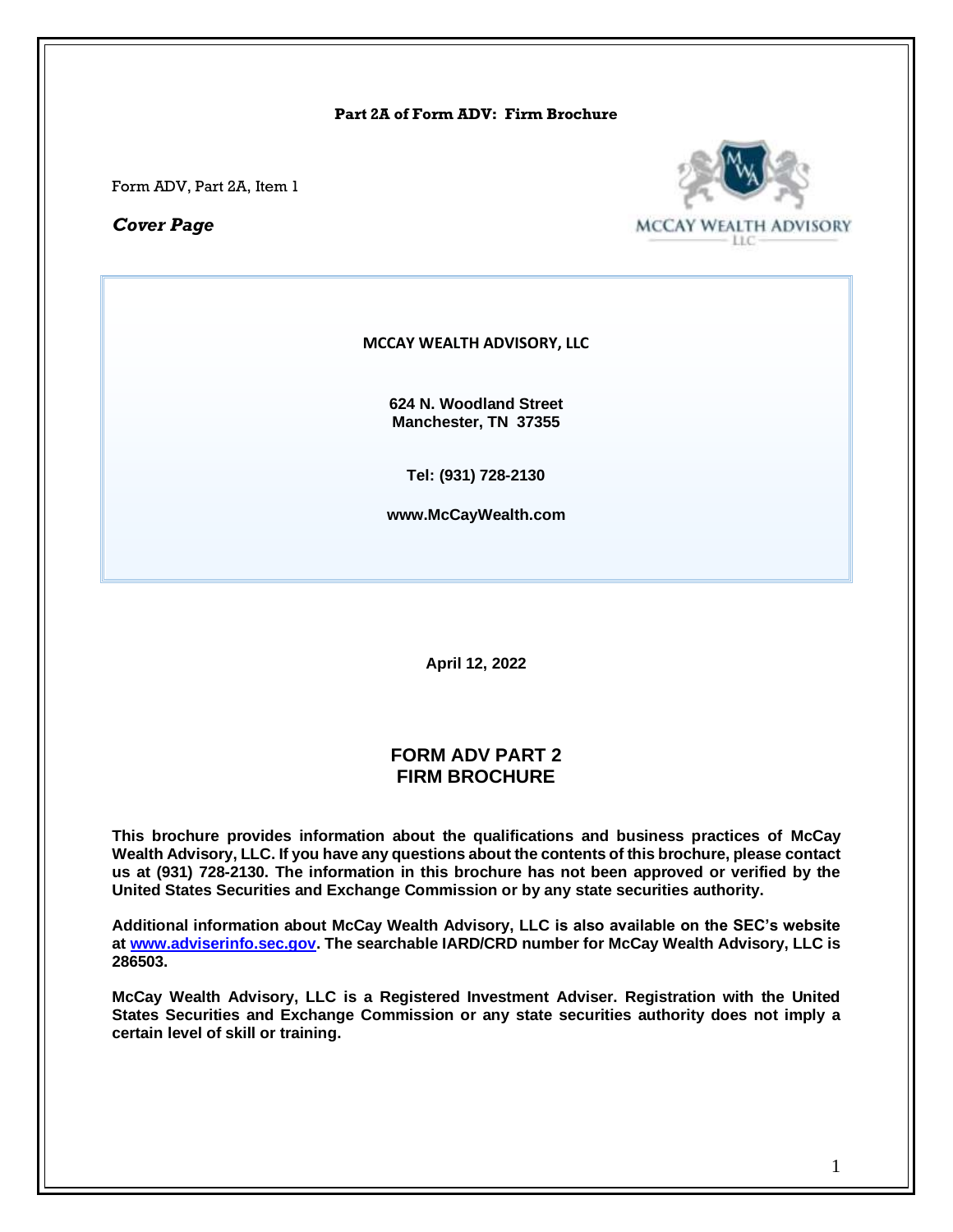# *Material Changes*

McCay Wealth Advisory, LLC was established as a new Registered Investment Advisor in March 2017 under the State of Tennessee rules and regulations. The summary below discusses only material changes since our last annual update of this brochure dated February 16, 2021:

• None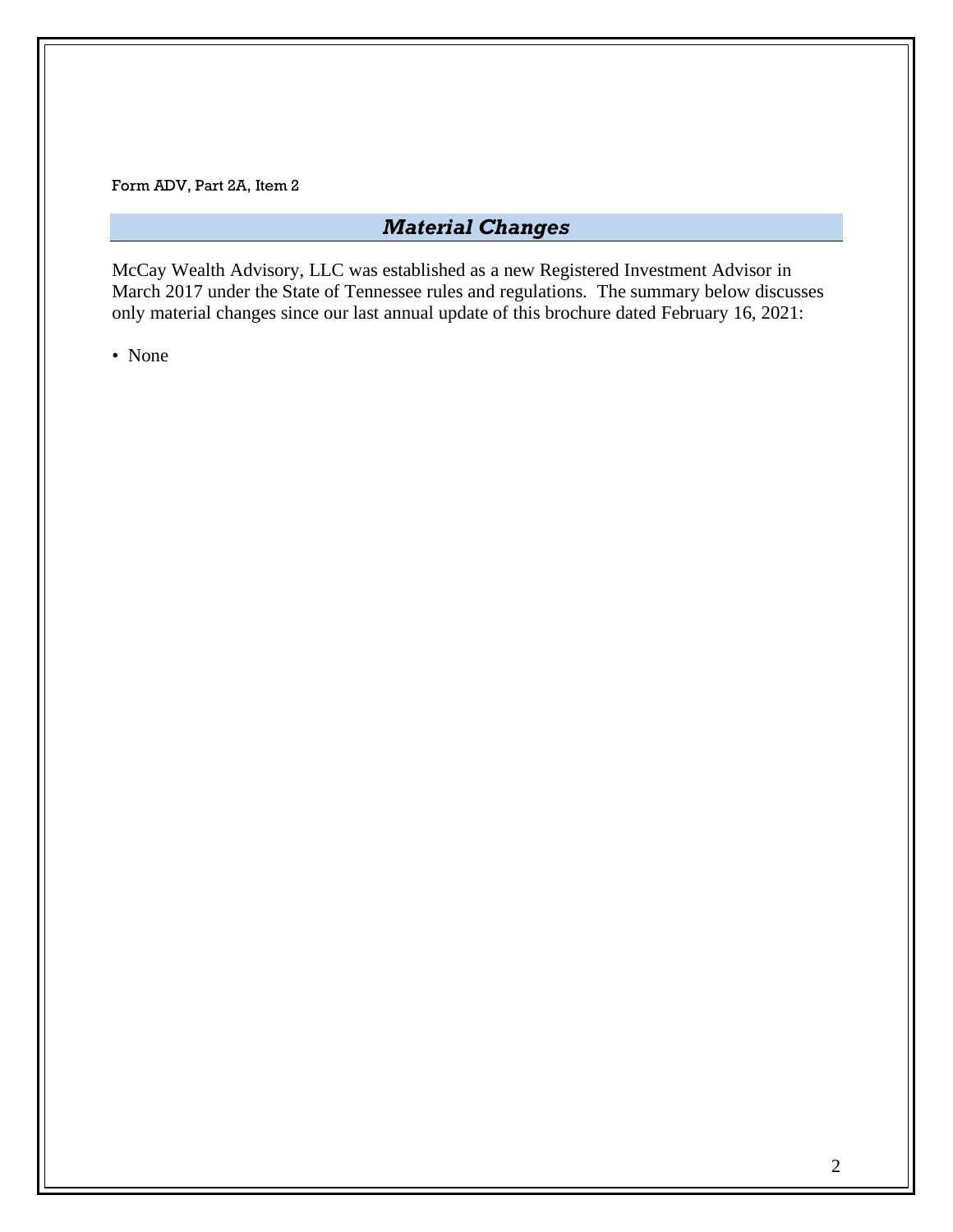# *Table of Contents*

| <b>Advisory Business</b>                                                                        | 4  |
|-------------------------------------------------------------------------------------------------|----|
| <b>Fees and Compensation</b>                                                                    | 5  |
| <b>Performance-Based Fees and Side-By-Side Management</b>                                       | 7  |
| <b>Types of Clients</b>                                                                         | 8  |
| <b>Methods of Analysis, Investment Strategies, and Risk of Loss</b>                             | 8  |
| <b>Disciplinary Information</b>                                                                 | 9  |
| <b>Other Financial Industry Activities and Affiliations</b>                                     | 9  |
| Code of Ethics, Participation or Interest in Client Transactions and Personal<br><b>Trading</b> | 9  |
| <b>Brokerage Practices</b>                                                                      | 10 |
| <b>Review of Accounts</b>                                                                       | 12 |
| <b>Client Referrals and Other Compensation</b>                                                  | 13 |
| Custody                                                                                         | 13 |
| <b>Investment Discretion</b>                                                                    | 14 |
| <b>Voting Client Securities</b>                                                                 | 14 |
| <b>Financial Information</b>                                                                    | 15 |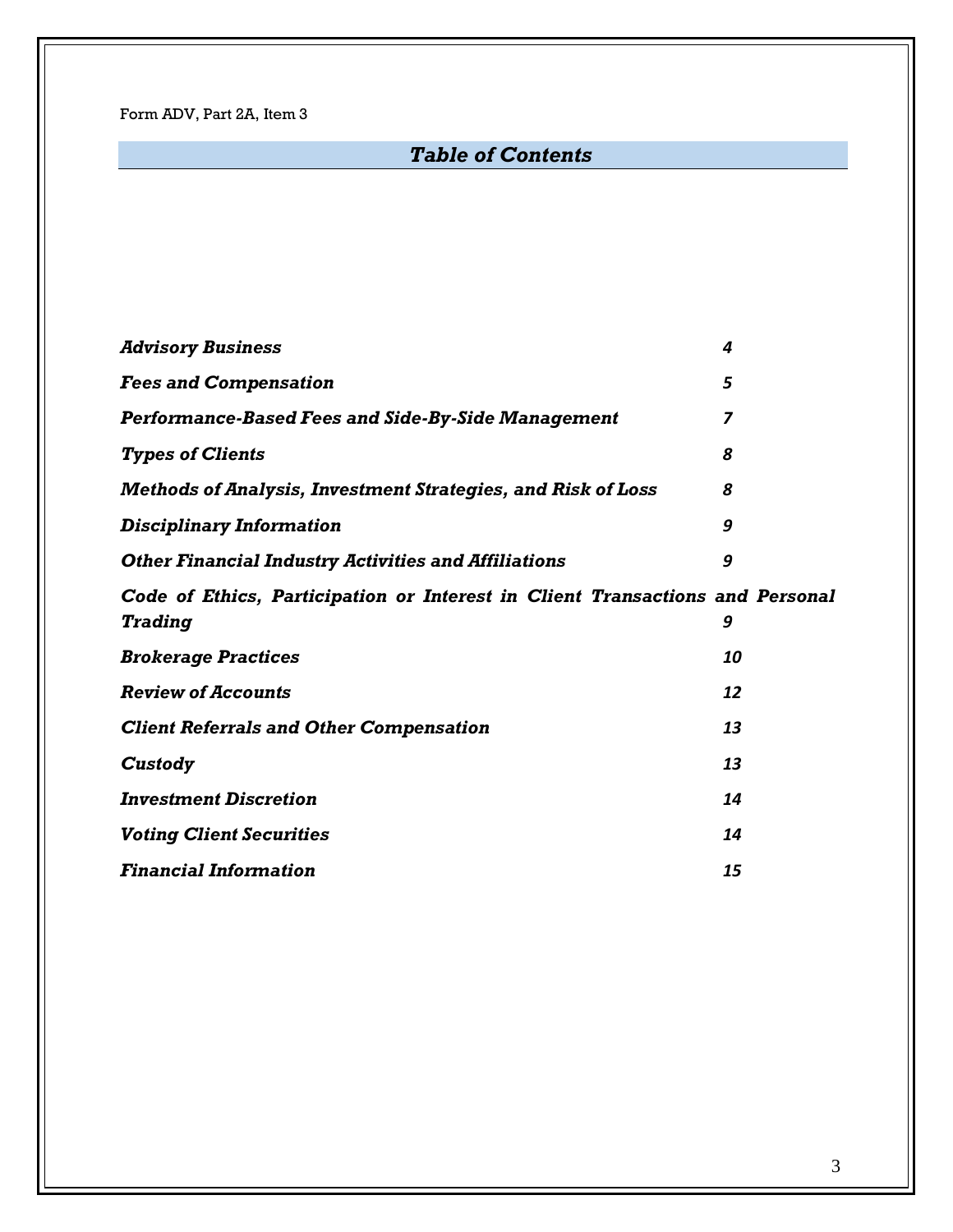### *Advisory Business*

<span id="page-3-0"></span>McCay Wealth Advisory, LLC is a Registered Investment Adviser based in Manchester, Tennessee, and incorporated under the laws of the State of Tennessee. McCay Wealth Advisory, LLC is owned by Brent McCay. McCay Wealth Advisory, LLC is registered with the U.S. Securities and Exchange Commission and is subject to its rules and regulations. Founded in March 2017, McCay Wealth Advisory, LLC provides investment advisory services, which may include, but are not limited to, the review of client investment objectives and goals, recommending asset allocation strategies of managed assets among investment products such as cash, stocks, mutual funds and bonds, annuities, and/or preparing written investment strategies. Our investment advice is tailored to meet our clients' needs and investment objectives. Clients may impose restrictions on investing in certain securities or types of securities (such as a product type, specific companies, specific sectors, etc.) by providing a signed and dated written notification, of which an e-mail is also an acceptable form of notification. McCay Wealth Advisory, LLC also provides financial planning consulting services including, but not limited to, risk assessment/management, investment planning, estate planning, financial organization, or financial decision making/negotiation.

McCay Wealth Advisory, LLC provides investment advisory and other financial services through its Investment Advisory Representatives ("IAR") to accounts opened with McCay Wealth Advisory, LLC. Managed Accounts are primarily available to individuals.

McCay Wealth Advisory, LLC provides discretionary and non-discretionary investment advisory services to some of its clients through various managed account programs. McCay Wealth Advisory, LLC will assist clients in determining the suitability of the Managed Account Programs for the client. The IAR is compensated through a comprehensive single fee and the account may be assessed other charges associated with conducting a brokerage business. McCay Wealth Advisory, LLC and its IAR, as appropriate, will be responsible for the following:

- Performing due diligence
- Recommending strategic asset and style allocations
- Providing research on investment product options, as needed
- Providing client risk profile questionnaire
- Obtaining investment advisory contract from client with required financial, risk tolerance, suitability and investment vehicle selection information for each new account
- Performing client suitability check on account documentation, review the investment objectives and evaluate the investment vehicle selections
- Providing Firm Brochure (this document)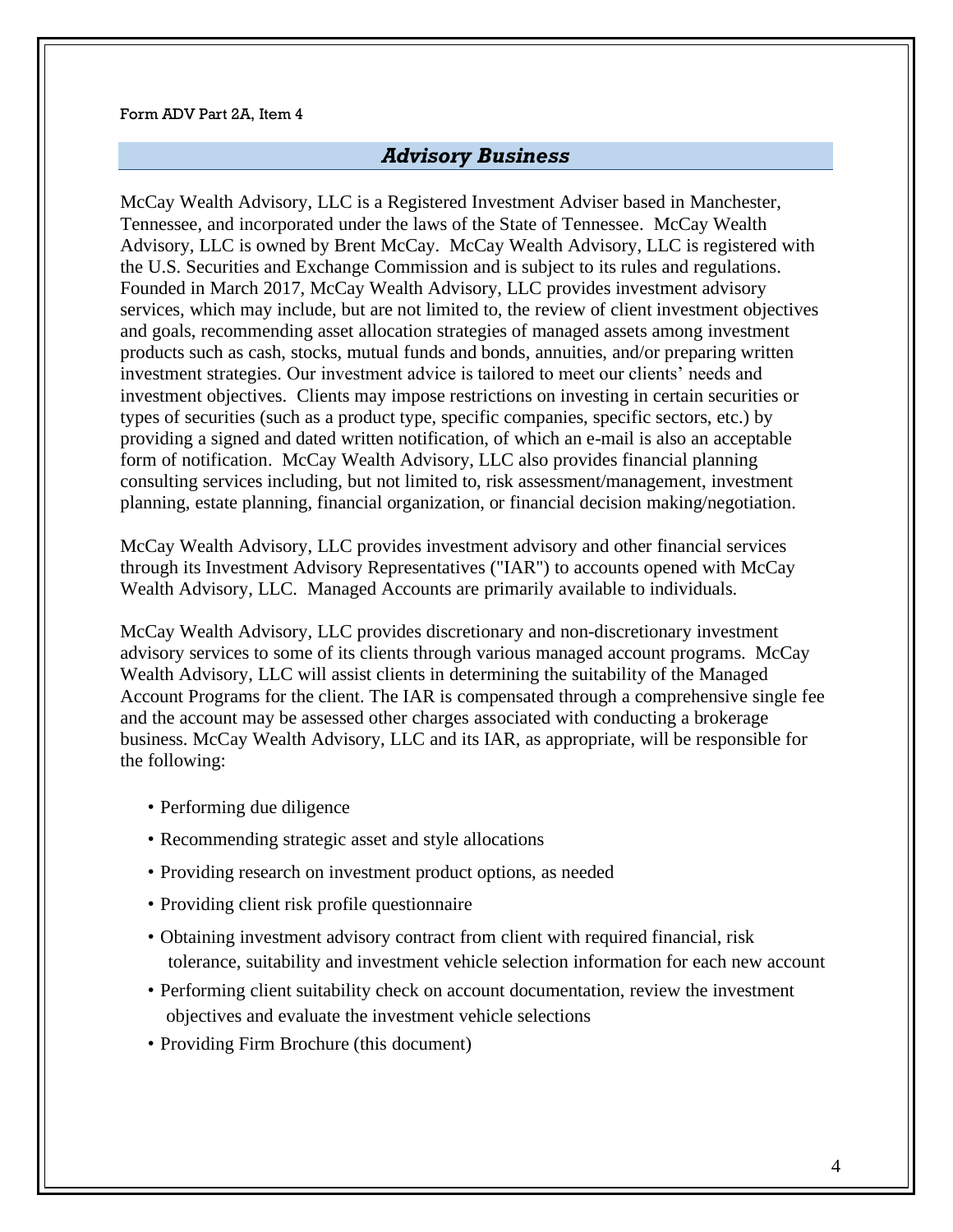The Adviser provides investment advice to clients on a discretionary basis. As of February 7, 2022, the Adviser's total assets under management are as follows:

Discretionary Clients = \$194,043,970 Non-Discretionary Clients = \$1,510,000 Total= \$195,553,970

<span id="page-4-0"></span>Form ADV, Part 2A, Item 5

### *Fees and Compensation*

The following types of fees will be assessed:

**Asset Management** – Fees are charged in advance and are based primarily on asset size and the level of complexity of the services provided. In individual cases, McCay Wealth Advisory, LLC has the sole discretion to negotiate fees that are lower than the standard fee shown or to waive fees. Fees are not based on the share of capital gains or capital appreciation of the funds or any portion of the funds. Comparable services for lower fees may be available from other sources. Fees for the initial quarter will be prorated based upon the number of calendar days in the calendar quarter that the advisory agreement is in effect. Fees are based on the market value of the assets on the last business day of the previous quarter. Annual fees range from 1.00% - 1.40% depending on the amount of assets under management ("AUM") – See chart below. Consulting services are included in these fees for asset management services with the exception of unique circumstances that may require a separate agreement for financial planning services (description and fees are discussed below). If the situation warrants separate financial planning fees, it will be discussed upfront and a separate agreement will be negotiated.

Fee Schedule for Asset Management:

| <b>Total Account Value</b> | Maximum Annual Advisory Fee |
|----------------------------|-----------------------------|
|                            |                             |
| Under \$1,000,000          | 1.40%                       |
| $$1,000,001 - $3,000,000$  | 1.20%                       |
| \$3,000,001 or more        | 1.00%                       |

As authorized in the client agreement, the account custodian withdraws McCay Wealth Advisory, LLC's advisory fees directly from the clients' accounts according to the custodian's policies, practices, and procedures. The custodial statement includes the amount of any fees paid to McCay Wealth Advisory, LLC for advisory services. You should carefully review the statement from your custodian/broker-dealer's statement and verify the calculation of fees. Your custodian/broker-dealer does not verify the accuracy of fee calculations.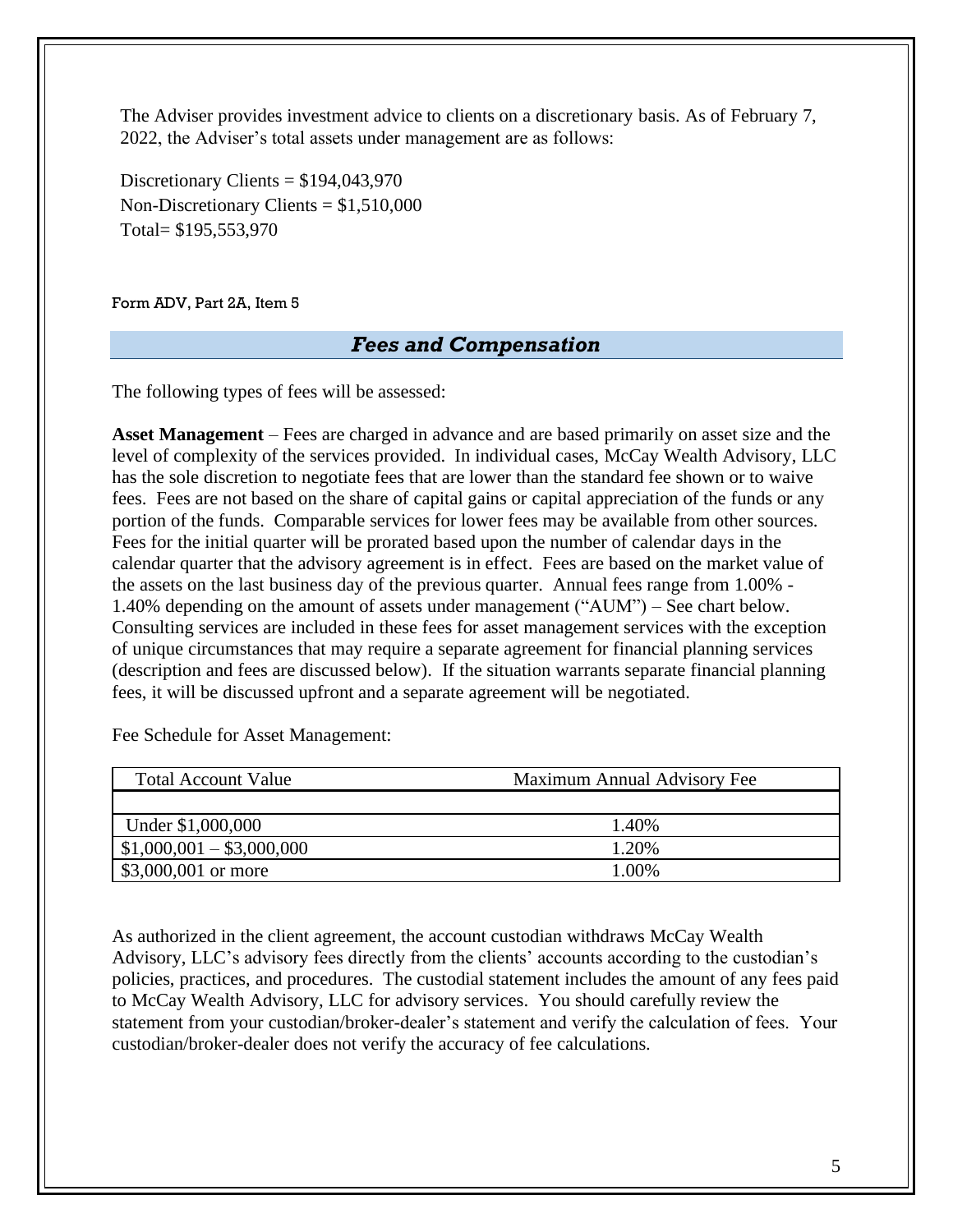Fees are charged in advance on a quarterly basis, meaning that advisory fees for a quarter are charged on the first day of the quarter. Clients may terminate investment advisory services obtained from McCay Wealth Advisory, LLC, without penalty, upon written notice within five (5) business days after entering into the advisory agreement with McCay Wealth Advisory, LLC. The client is responsible for any fees and charges incurred by the client from third parties as a result of maintaining the account such as transaction fees for any securities transactions executed and account maintenance or custodial fees. Thereafter, the client may terminate advisory services upon written notice delivered to and received by McCay Wealth Advisory, LLC. Clients who terminate investment advisory services during a quarter are charged a prorated advisory fee based on the date of McCay Wealth Advisory, LLC's receipt of client's written notice to terminate. Any earned but unpaid fees are immediately due and payable.

**Financial Planning** – Financial planning services are charged in advance through a fixed fee or hourly arrangement as agreed upon between the client and McCay Wealth Advisory, LLC. There will never be an instance where \$500 or more in fees is charged six or more months in advance. Hourly fees are generally charged when the scope of services cannot be determined or if the services are limited to one meeting. Fixed fees are generally quoted to the client for longer term consulting projects. Fees are negotiable and vary depending upon the complexity of the client situation and services to be provided. Hourly fees range from \$250 - \$500 per hour, depending on what is negotiated between McCay Wealth Advisory, LLC and the client. Similar financial planning services may be available elsewhere for a lower cost to the client. Fixed fees for longer-term consulting projects range from \$250 to \$2,000 per project. An estimate for total hours and charges is determined at the start of the advisory relationship.

Typically, clients will be invoiced monthly for all time spent by McCay Wealth Advisory, LLC as agreed upon by client or upon completion of the services if less than a month. Clients who wish to terminate the planning process prior to completion may do so with written notice. The client may obtain a refund of a pre-paid fee if the advisory contract is terminated before the end of the billing period by contacting Brent McCay at (931) 728-2130. Upon receipt of written notification, any earned fee will immediately become due and payable. A client may terminate an advisory agreement without being assessed any fees or expenses within five (5) days of its signing.

#### **Additional Fees and Expenses**

In addition to advisory fees paid to McCay Wealth Advisory, LLC as explained above, clients may pay custodial service, account maintenance, transaction, and other fees associated with maintaining the account. These fees vary by broker and/or custodian. Clients should ask McCay Wealth Advisory, LLC for details on transaction fees or other custodial fees specific to their account, as these fees are not included in the annual advisory fee. McCay Wealth Advisory, LLC does not share any portion of such fees. Additionally, for any mutual funds purchased, the client may pay their proportionate share of the funds' distribution, internal management, investment advisory and administrative fees. Such fees are not shared with McCay Wealth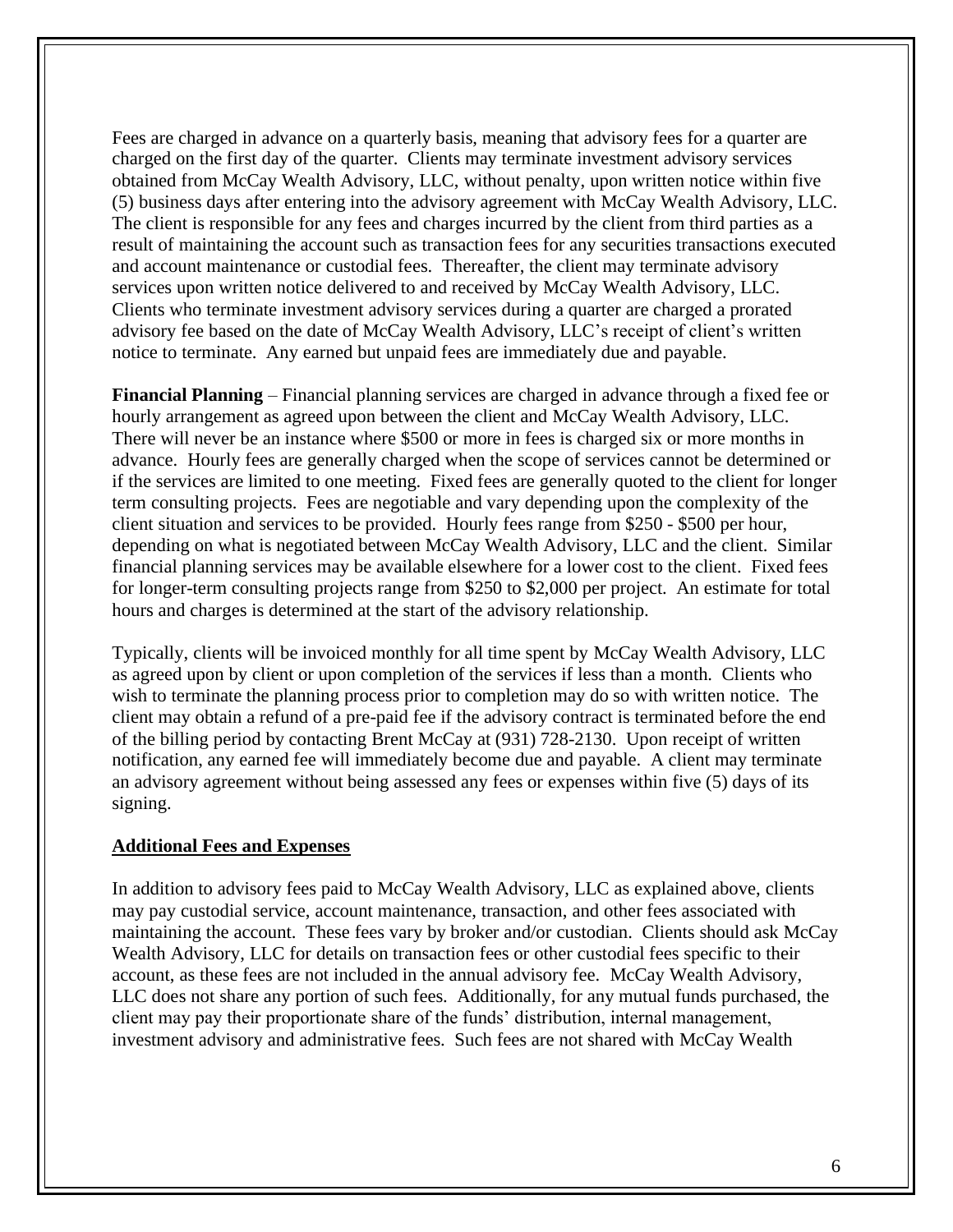Advisory, LLC and are compensation to the fund manager. Clients are urged to read the mutual fund prospectus prior to investing.

Mutual fund companies impose internal fees and expenses on clients. These fees are in addition to the costs associated with the investment advisory services as described above. Complete details of such internal expenses are specified and disclosed in each mutual fund company's prospectus. Clients are strongly advised to review the prospectus(es) prior to investing in such securities.

Mutual funds purchased or sold in broker-dealer accounts may generate transaction fees that would not exist if the purchase or sale were made directly with the mutual fund company. Mutual funds held in broker-dealer accounts also charge management fees. These mutual fund management fees may be more or less than the mutual fund management fees charged if the client held the mutual fund directly with the mutual fund company.

Clients may purchase shares of mutual funds directly from the mutual fund issuer, its principal underwriter, or a distributor without purchasing the services of McCay Wealth Advisory, LLC or paying the advisory fee on such shares (but subject to any applicable sales charges). Certain mutual funds are offered to the public without a sales charge. In the case of mutual funds offered with a sales charge, the prevailing sales charge (as described in the mutual fund prospectus) may be more or less than the applicable advisory fee. However, clients would not receive McCay Wealth Advisory, LLC's assistance in developing an investment strategy, selecting securities, monitoring performance of the account, and making changes as necessary.

Please refer to Item 12 "Brokerage Practices" of this brochure for additional information.

<span id="page-6-0"></span>Form ADV, Part 2A, Item 6

## *Performance-Based Fees and Side-By-Side Management*

McCay Wealth Advisory, LLC does not charge performance-based fees or participate in side-byside management. Side-by-side management refers to the practice of managing accounts that are charged performance-based fees while at the same time managing accounts that are not charged performance-based fees. Performance-based fees are fees that are based on a share of capital gains or appreciation of the assets of a client. Our fees are calculated as described in Fees and Compensation section above and are not charged on the basis of performance of your advisory account.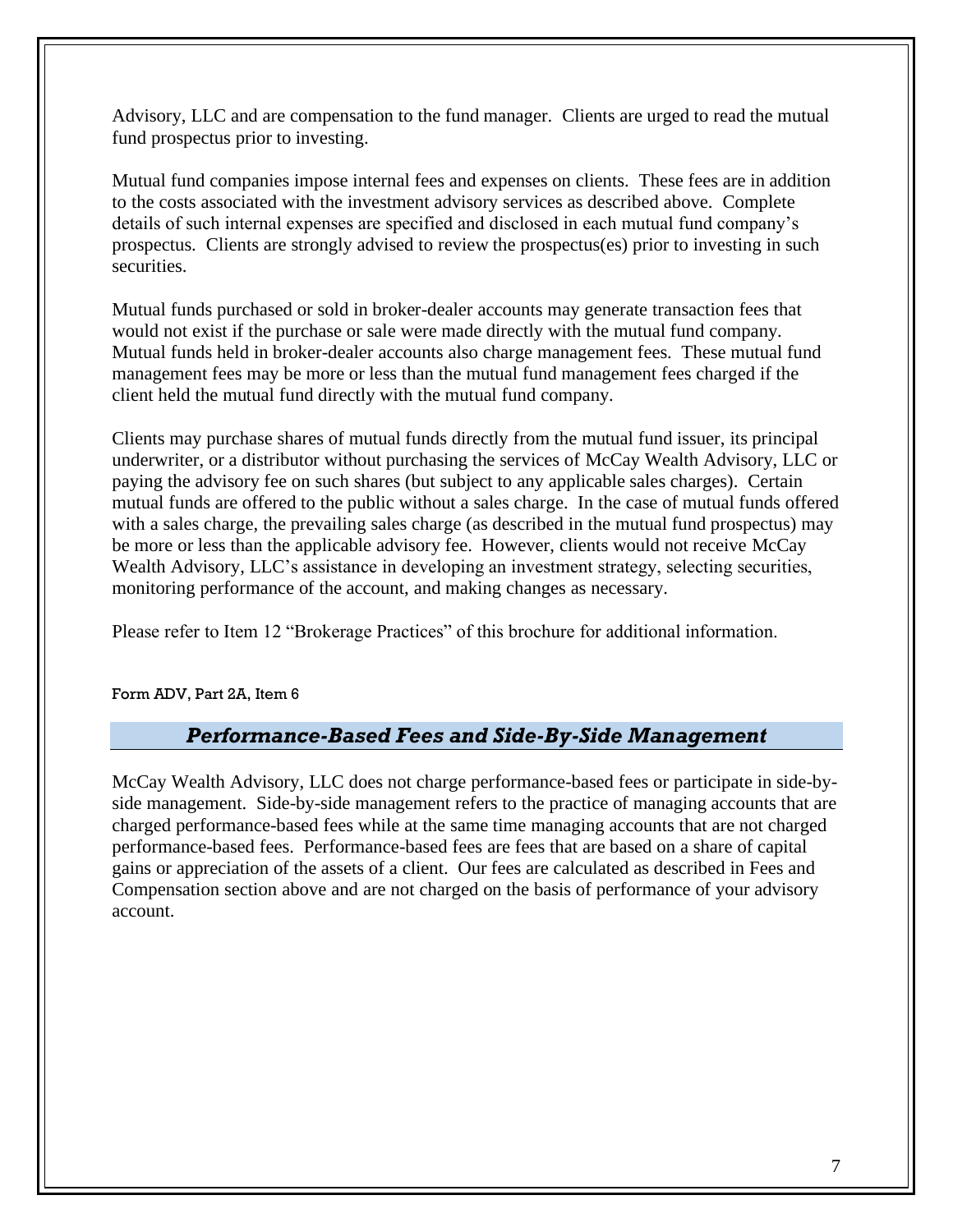## *Types of Clients*

<span id="page-7-0"></span>McCay Wealth Advisory, LLC offers investment advisory services primarily to individuals. There is no minimum account size to open and maintain an advisory account.

<span id="page-7-1"></span>Form ADV, Part 2A, Item 8

## *Methods of Analysis, Investment Strategies, and Risk of Loss*

McCay Wealth Advisory, LLC's methods of analysis and investment strategies incorporate the client's needs and investment objectives, time horizon, and risk tolerance. McCay Wealth Advisory, LLC is not bound to a specific investment strategy for the management of investment portfolios, but rather consider the risk tolerance levels pre-determined gathered at the account opening, as well as on an on-going basis. Examples of methodologies that our investment strategies may incorporate include:

Asset Allocation – Asset Allocation is a broad term used to define the process of selecting a mix of asset classes and the efficient allocation of capital to those assets by matching rates of return to a specified and quantifiable tolerance for risk.

Dollar-Cost Averaging – Dollar-cost averaging is the technique of buying a fixed dollar amount of securities at regularly scheduled intervals, regardless of the price per share. This will gradually, over time, decrease the average share price of the security. Dollar-cost averaging lessens the risk of investing a large amount in a single investment at the wrong time.

Technical Analysis – involves studying past price patterns and trends in the financial markets to predict the direction of both the overall market and specific stocks.

Long-Term Purchases – securities purchased with the expectation that the value of those securities will grow over a relatively long period of time, generally greater than one year.

Short-Term Purchases – securities purchased with the expectation that they will be sold within a relatively short period of time, generally less than one year, to take advantage of the securities' short-term price fluctuations.

Our strategies and investments may have unique and significant tax implications. Regardless of your account size or other factors, we strongly recommend that you continuously consult with a tax professional prior to and throughout the investing of your assets.

Investing in securities involves risk of loss that clients should be prepared to bear. Although we manage your portfolio with strategies and in a manner consistent with your risk tolerances, there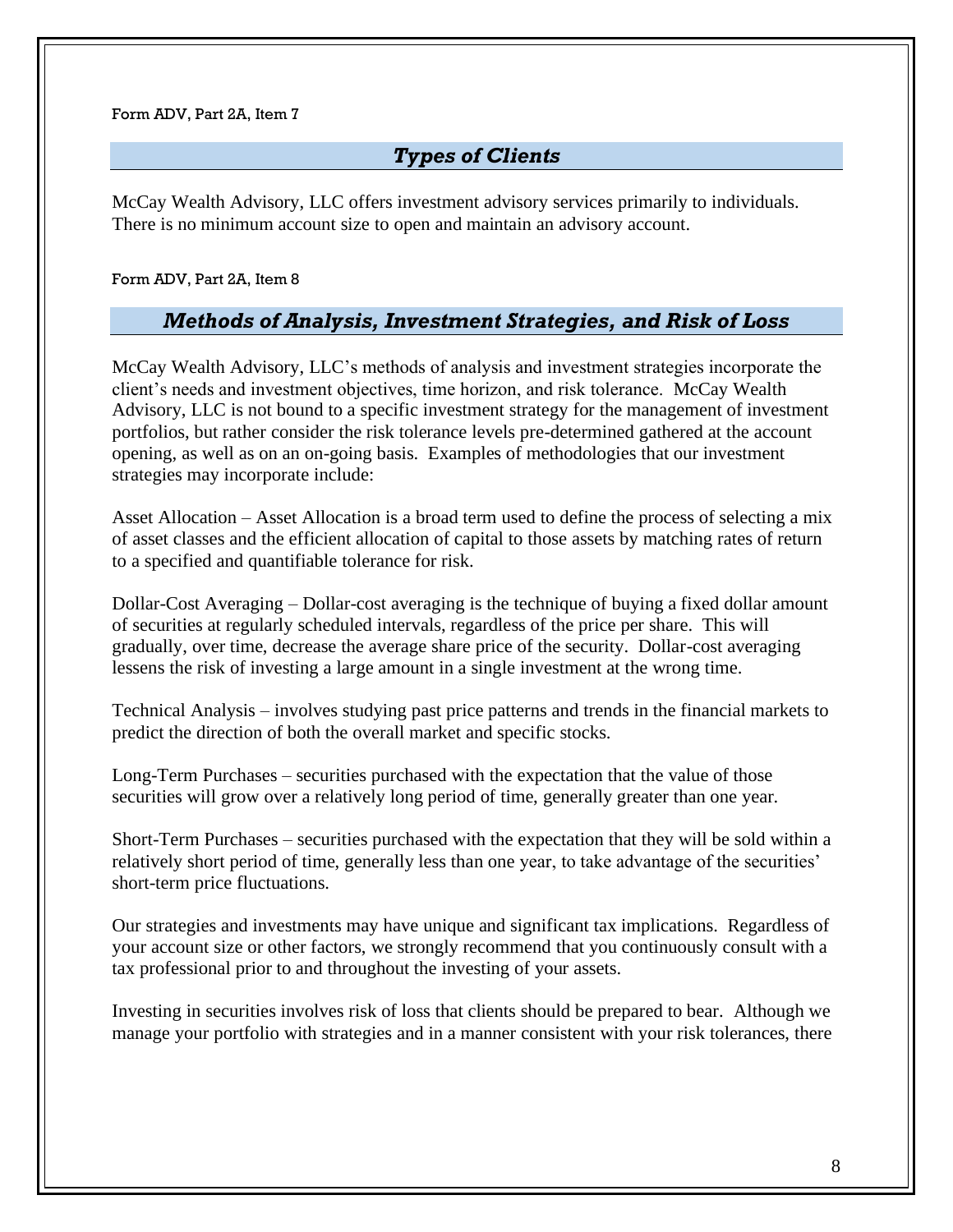can be no guarantee that our efforts will be successful. You should be prepared to bear the risk of loss.

All investments involve the risk of loss, including (among other things) loss of principal, a reduction in earnings (including interest, dividends, and other distributions), and the loss of future earnings. These risks include market risk, interest rate risk, issuer risk, and general economic risk. Regardless of the methods of analysis or strategies suggested for your particular investment goals, you should carefully consider these risks, as they all bear risks.

<span id="page-8-0"></span>Form ADV, Part 2A, Item 9

# *Disciplinary Information*

McCay Wealth Advisory, LLC or its Principal Executive Officers have not had any reportable disclosable events in the past ten years.

<span id="page-8-1"></span>Form ADV, Part 2A, Item 10

# *Other Financial Industry Activities and Affiliations*

Brent McCay, owner and IAR of McCay Wealth Advisory, LLC, is not currently registered with any broker dealer.

Neither McCay Wealth Advisory, LLC nor its representatives are registered as a Futures Commission Merchant, Commodity Pool Operator, or a Commodity Trading Advisor.

Brent McCay is also a licensed insurance agent. From time to time, he will offer clients advice or products from those activities. Clients should be aware that these services pay a commission and involve a possible conflict of interest, as commissionable products can conflict with the fiduciary duties of a registered investment adviser. McCay Wealth Advisory, LLC always acts in the best interest of the client; including the sale of commissionable products to advisory clients. Clients are in no way required to implement the plan through any representative of McCay Wealth Advisory, LLC in their capacity as an insurance agent.

<span id="page-8-2"></span>Form ADV, Part 2A, Item 11

*Code of Ethics, Participation or Interest in Client Transactions and Personal Trading*

McCay Wealth Advisory, LLC's Code of Ethics includes guidelines for professional standards of conduct for our Associated Persons. Our goal is to protect client interests at all times and to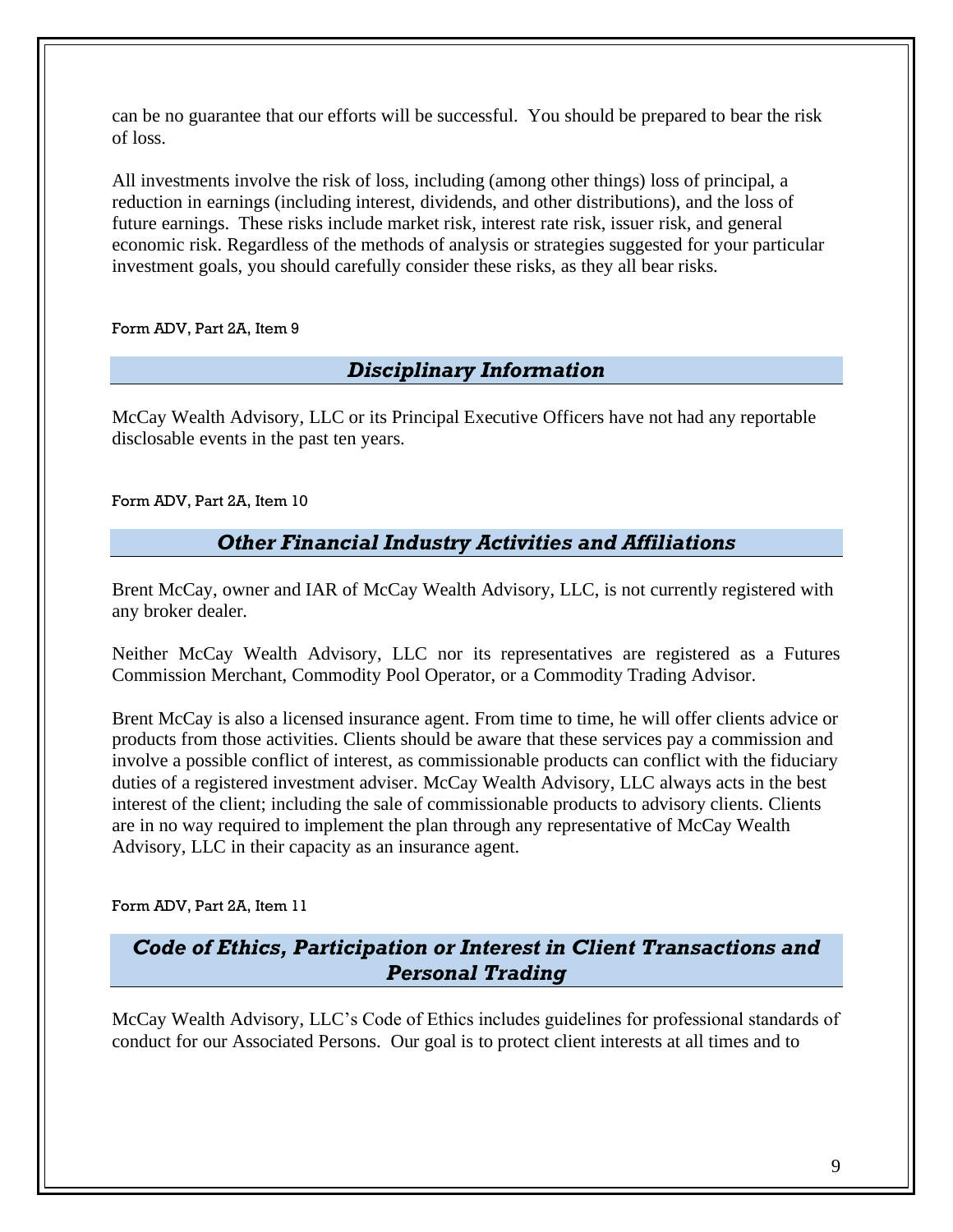demonstrate our commitment to fiduciary duties of honesty, good faith, and fair dealing. All of McCay Wealth Advisory, LLC's Associated Persons are expected to strictly adhere to these guidelines. Persons associated with McCay Wealth Advisory, LLC are also required to report any violations to the Code of Ethics. Additionally, the firm maintains and enforces written policies reasonably designed to prevent the misuse or dissemination of material, non-public information about our clients or client accounts by persons associated with our firm.

McCay Wealth Advisory, LLC and its employees may buy or sell securities that are also held by clients. It is the expressed policy of the advisor that no person employed by our firm purchase or sell any security prior to the transaction being implemented for an advisory account; therefore, preventing such employees from benefiting from transactions placed on behalf of the advisory clients.

The advisor may have an interest or position in a certain security, which may also be recommended to the client. As these situations may present a conflict of interest, the advisor has established the following restrictions in order to ensure its fiduciary responsibilities:

- 1. A director, officer or employee of the advisor shall not buy or sell a security for their personal portfolio(s) where their decision is substantially derived, in whole or part, by reason of his or her employment, unless the information is also available to the investing public. No owner/employee of McCay Wealth Advisory, LLC shall prefer their own interest to that of the client.
- 2. The advisor maintains a list of all securities held by the company and all directors, officers, and employees. These holdings are reviewed on a quarterly basis by the principal of the firm.
- 3. The advisor requires that all employees must act in accordance with all applicable Federal and State regulations governing registered investment advisors.
- 4. The advisor will not block personal trades with those of clients to ensure that clients are not at a disadvantage.

McCay Wealth Advisory, LLC's Code of Ethics is available to you upon request. You may obtain a copy of our Code of Ethics by contacting Emily McCay at (931) 728-2130.

<span id="page-9-0"></span>Form ADV, Part 2A, Item 12

## *Brokerage Practices*

In order for McCay Wealth Advisory, LLC to provide asset management services, we request you utilize the brokerage and custodial services of TD Ameritrade Institutional, a division of TD Ameritrade, Inc. Member FINRA/SIPC ("TD Ameritrade"), for which we have an existing relationship. In considering which independent qualified custodian will be the best fit for McCay Wealth Advisory, LLC's business model, we are evaluating the following factors, which is not an all-inclusive list:

 $\triangleright$  Financial strength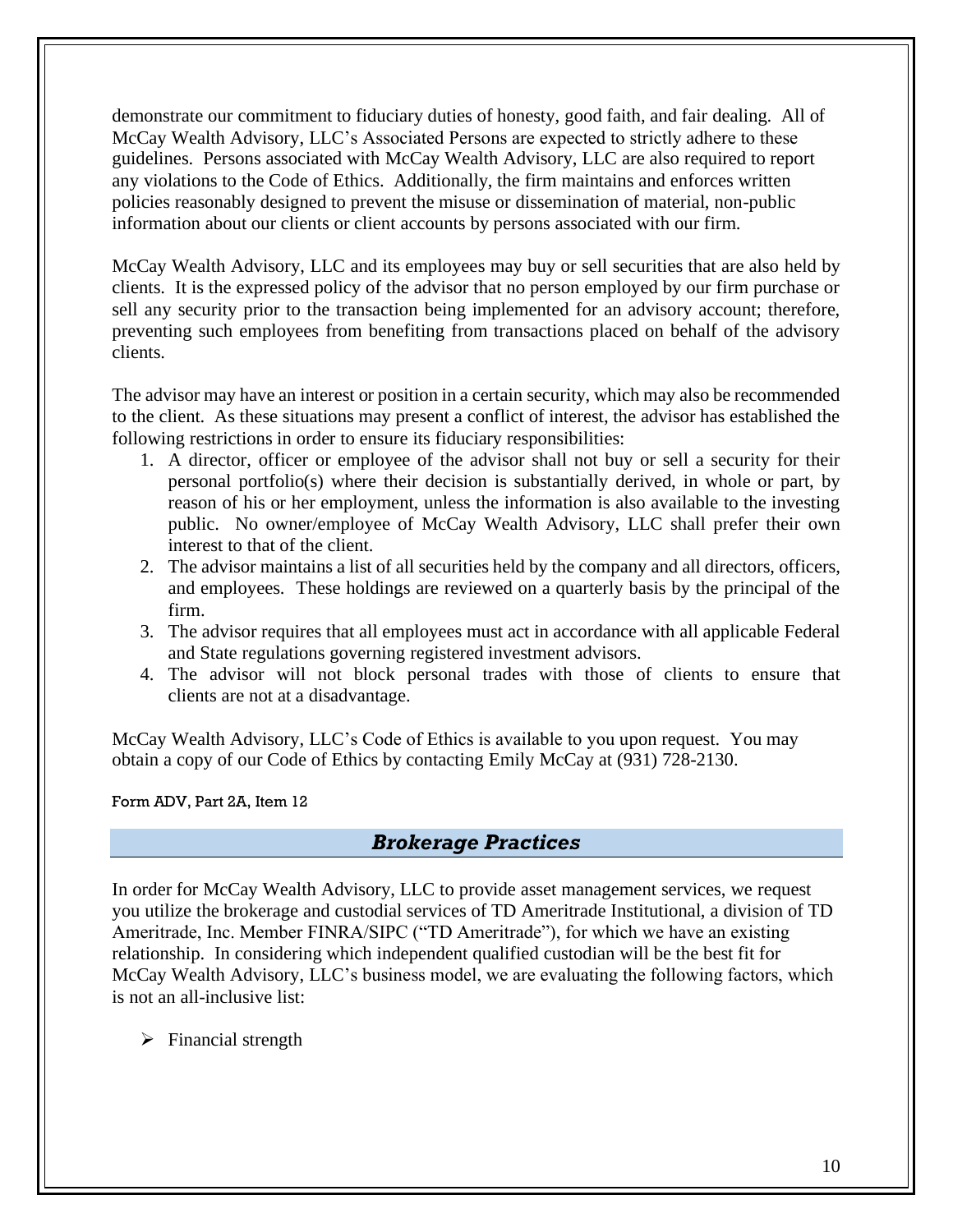- ➢ Reputation
- $\triangleright$  Reporting capabilities
- $\triangleright$  Execution capabilities
- $\triangleright$  Pricing, and
- $\triangleright$  Types and quality of research

McCay Wealth Advisory, LLC participates in the institutional advisor program (the "Program") offered by TD Ameritrade Institutional. TD Ameritrade Institutional is a division of TD Ameritrade Inc., member FINRA/SIPC ("TD Ameritrade "), an unaffiliated SEC-registered broker-dealer and FINRA member. TD Ameritrade offers to independent investment advisors services which include custody of securities, trade execution, clearance and settlement of transactions. McCay Wealth Advisory, LLC receives some benefits from TD Ameritrade through its participation in the Program.

As disclosed above, McCay Wealth Advisory, LLC participates in TD Ameritrade's institutional customer program and McCay Wealth Advisory, LLC may recommend TD Ameritrade to Clients for custody and brokerage services. There is no direct link between McCay Wealth Advisory, LLC's participation in the program and the investment advice it gives to its Clients, although McCay Wealth Advisory, LLC receives economic benefits through its participation in the program that are typically not available to TD Ameritrade retail investors. These benefits include the following products and services (provided without cost or at a discount): receipt of duplicate Client statements and confirmations; research related products and tools; consulting services; access to a trading desk serving McCay Wealth Advisory, LLC participants; access to block trading (which provides the ability to aggregate securities transactions for execution and then allocate the appropriate shares to Client accounts); the ability to have advisory fees deducted directly from Client accounts; access to an electronic communications network for Client order entry and account information; access to mutual funds with no transaction fees and to certain institutional money managers; and discounts on compliance, marketing, research, technology, and practice management products or services provided to McCay Wealth Advisory, LLC by third party vendors. TD Ameritrade may also have paid for business consulting and professional services received by McCay Wealth Advisory, LLC's related persons. Some of the products and services made available by TD Ameritrade through the program may benefit McCay Wealth Advisory, LLC but may not benefit its Client accounts. These products or services may assist McCay Wealth Advisory, LLC in managing and administering Client accounts, including accounts not maintained at TD Ameritrade. Other services made available by TD Ameritrade are intended to help McCay Wealth Advisory, LLC manage and further develop its business enterprise. The benefits received by McCay Wealth Advisory, LLC or its personnel through participation in the program do not depend on the amount of brokerage transactions directed to TD Ameritrade. As part of its fiduciary duties to clients, McCay Wealth Advisory, LLC endeavors at all times to put the interests of its clients first. Clients should be aware, however, that the receipt of economic benefits by McCay Wealth Advisory, LLC or its related persons in and of itself creates a potential conflict of interest and may indirectly influence the McCay Wealth Advisory, LLC's choice of TD Ameritrade for custody and brokerage services.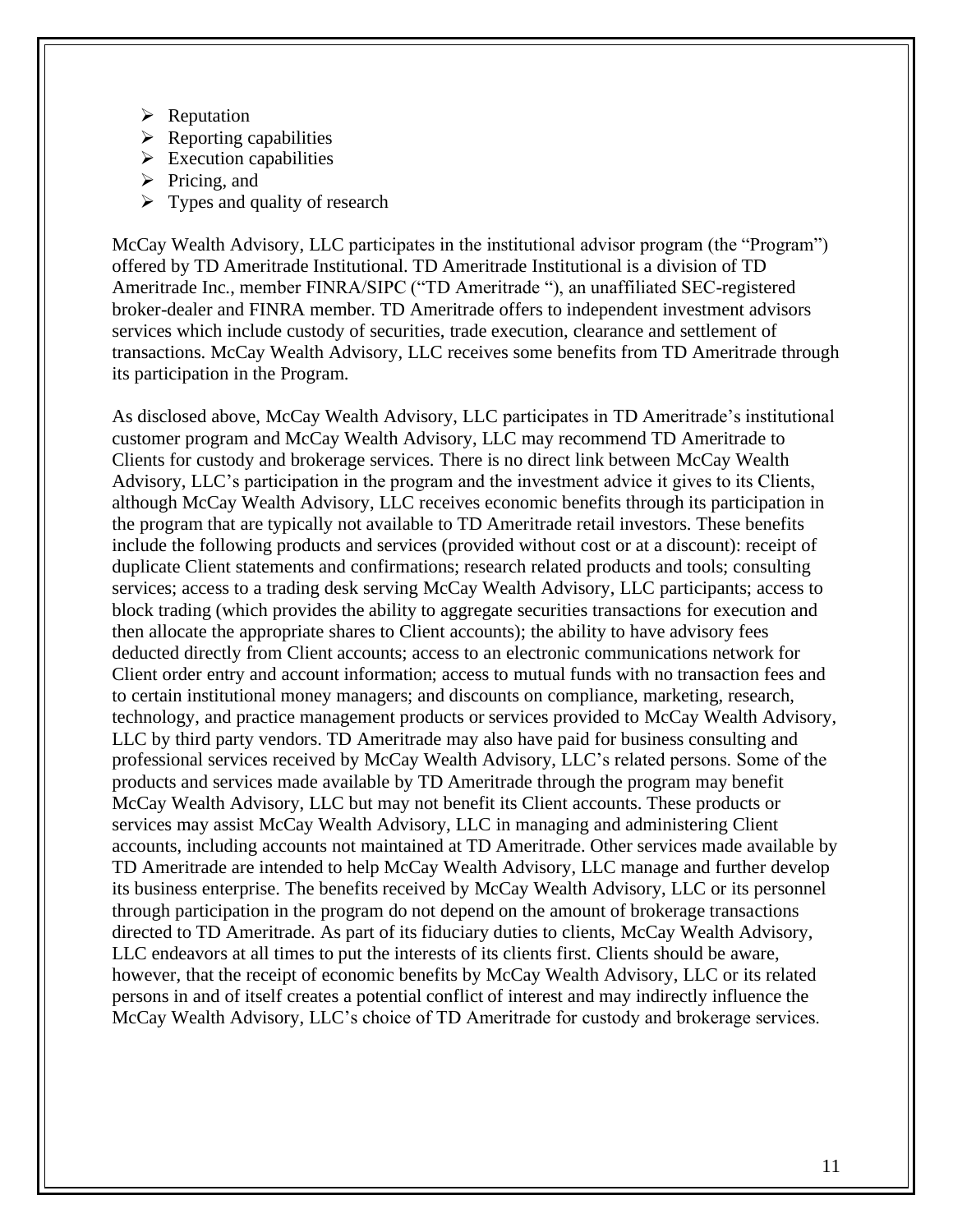While you are free to choose any broker-dealer or other service provider, we recommend that you establish an account with a brokerage firm with which we have an existing relationship. Such relationships may include benefits provided to our firm as stated above, including, but not limited to research, market information, and administrative services that help our firm manage your account(s). We believe that recommended broker-dealers provide quality execution services for our clients at competitive prices. Price is not the sole factor we consider in evaluating best execution. We also consider the quality of the brokerage services provided by the recommended broker-dealers, including the value of research provided, the firm's reputation, execution capabilities, commission rates, and responsiveness to our clients and our firm.

You may direct us in writing to use a particular broker-dealer to execute some or all of the transactions for your account. If you do so, you are responsible for negotiating the terms and arrangements for the account with that broker-dealer. We may not be able to negotiate commissions, obtain volume discounts, or best execution. In addition, under these circumstances a difference in commission charges may exist between the commissions charged to clients who direct us to use a particular broker or dealer and other clients who do not direct us to use a particular broker or dealer.

McCay Wealth Advisory, LLC does not receive client referrals from broker-dealers in exchange for cash or other compensation, such as brokerage services or research.

When McCay Wealth Advisory, LLC buys or sells the same security for two or more clients (including our personal accounts), we may place concurrent orders to be executed together as a single "block" in order to facilitate orderly and efficient execution. Each client account will be charged or credited with the average price per unit. We receive no additional compensation or remuneration of any kind because we aggregate client transactions, and no client is favored over any other client.

<span id="page-11-0"></span>Form ADV, Part 2A, Item 13

### *Review of Accounts*

Client accounts are reviewed at least quarterly by Emily Suzanne McCay, Chief Compliance Officer of the firm. Emily McCay reviews clients' accounts with regards to their investment policies and risk tolerance levels. All accounts at McCay Wealth Advisory, LLC are assigned to this reviewer.

All financial planning accounts are reviewed upon financial plan creation and plan delivery by Emily Suzanne McCay, Chief Compliance Officer of the firm. There is only one level of review and that is the total review conducted to create the financial plan.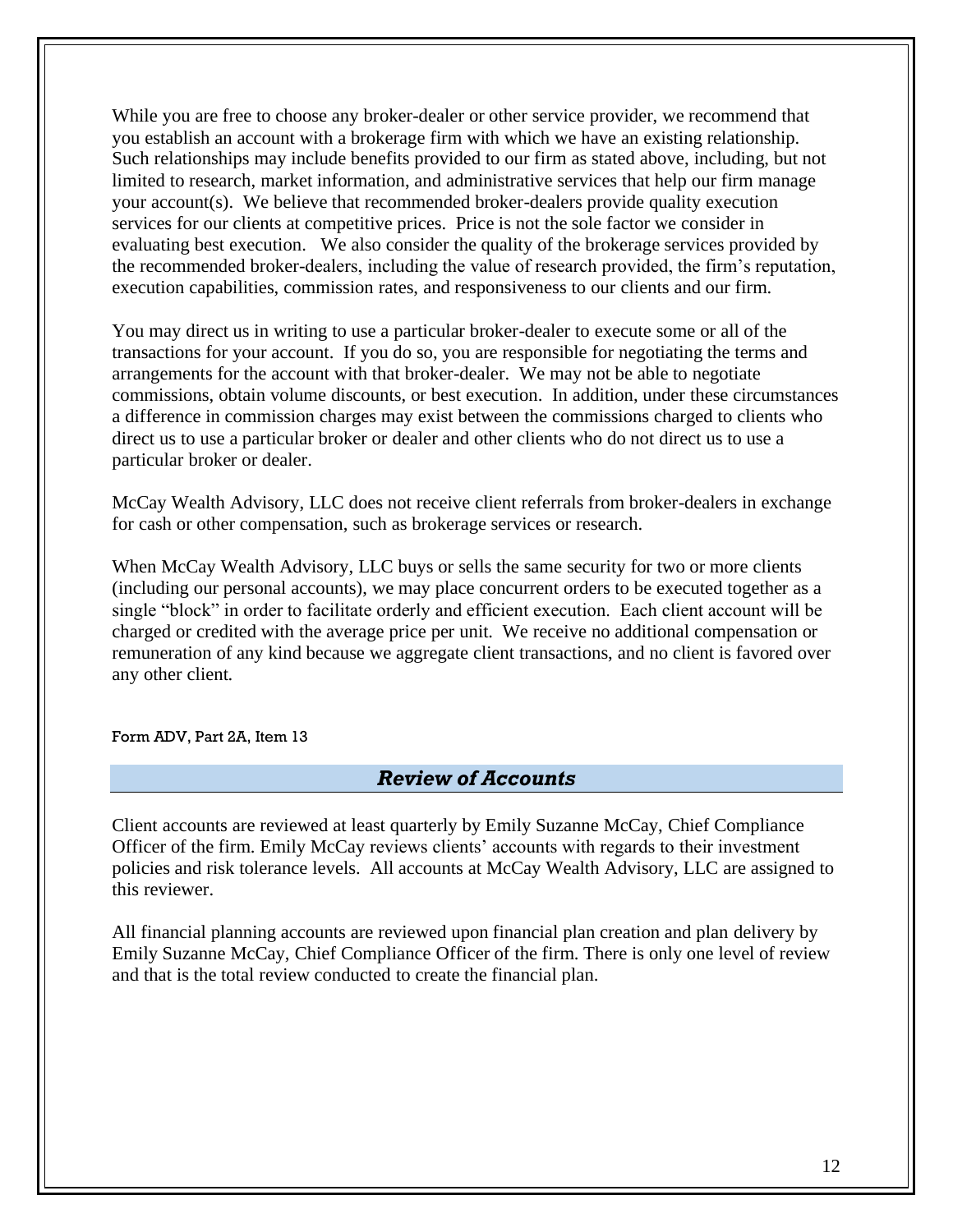Reviews may be triggered by material market, economic or political events, or by changes in client's financial situations (such as retirement, termination of employment, physical move, or inheritance).

Each client will receive at least quarterly a written report that details the clients' account which may come from the custodian.

Clients are provided a one-time financial plan concerning their financial situation. After the presentation of the plan, there are no further reports. Clients may request additional plans or reports for a fee.

<span id="page-12-0"></span>Form ADV, Part 2A, Item 14

### *Client Referrals and Other Compensation*

McCay Wealth Advisory, LLC does not compensate any individual or firm for client referrals, nor does the firm receive compensation for referrals to other business contacts.

<span id="page-12-1"></span>Form ADV, Part 2A, Item 15

### *Custody*

McCay Wealth Advisory, LLC does not have physical custody of any client funds and/or securities and does not take custody of client accounts at any time. Client funds and securities will be held with a bank, broker dealer, or other independent qualified custodian. However, by giving McCay Wealth Advisory, LLC written authorization to automatically deduct fees from client accounts, McCay Wealth Advisory, LLC is deemed to have limited custody. You will receive account statements from the independent, qualified custodian holding your funds at least quarterly. The account statement from your custodian will indicate the amount of advisory fees deducted from your account(s) each billing cycle. Clients should carefully review statements received from the custodian. McCay Wealth Advisory, LLC also sends quarterly invoices detailing the manner and amount of advisory fees to all clients.

**Standing Letters of Authorization** Some clients may execute limited powers of attorney or other standing letters of authorization that permit the firm to transfer money from their account with the client's independent qualified Custodian to third-parties. This authorization to direct the Custodian may be deemed to cause our firm to exercise limited custody over your funds or securities and for regulatory reporting purposes, we are required to keep track of the number of clients and accounts for which we may have this ability. We do not have physical custody of any of your funds and/or securities. Your funds and securities will be held with a bank, broker-dealer, or other independent, qualified custodian. You will receive account statements from the independent, qualified custodian(s) holding your funds and securities at least quarterly. The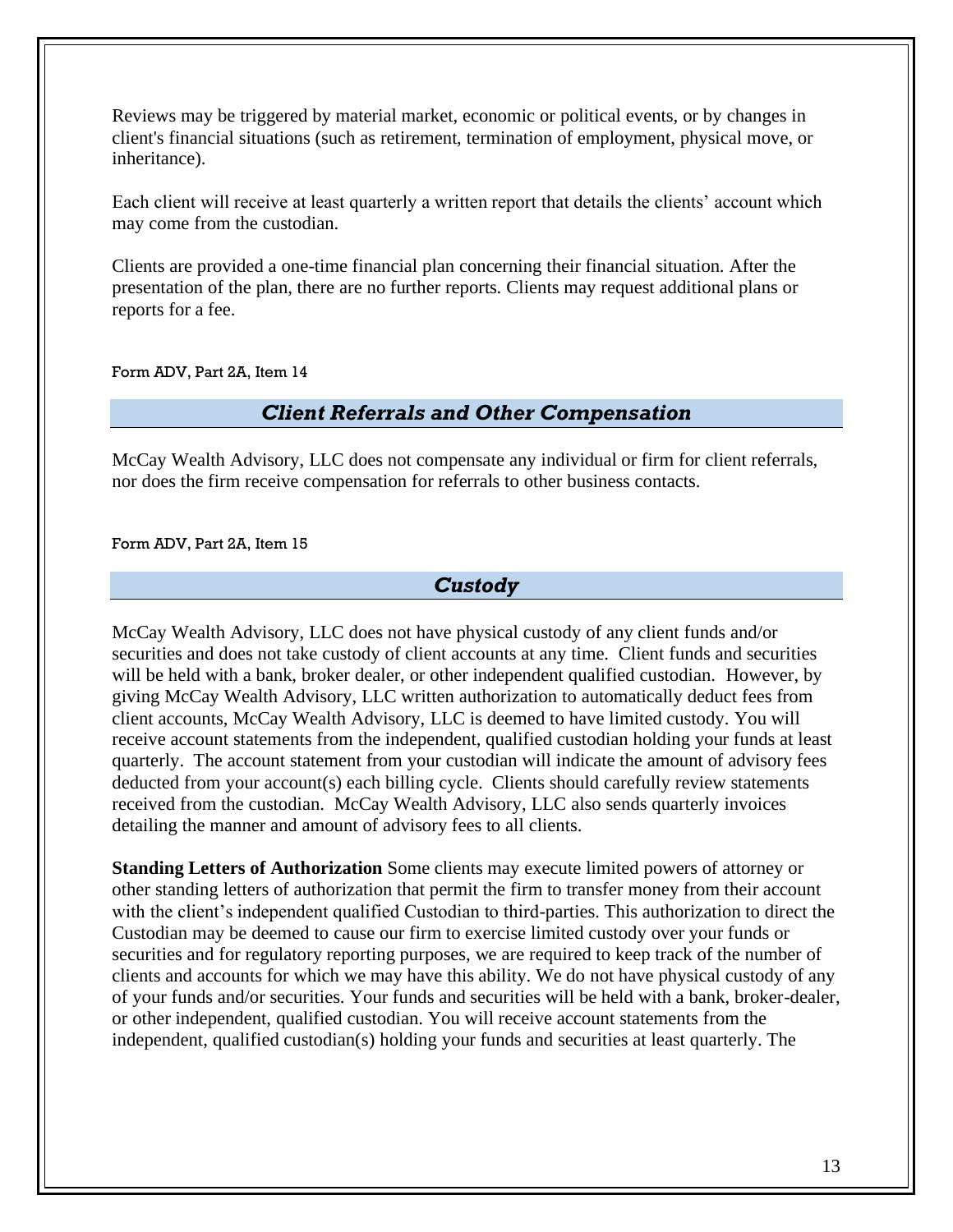account statements from your custodian(s) will indicate any transfers that may have taken place within your account(s) each billing period. You should carefully review account statements for accuracy.

<span id="page-13-0"></span>Form ADV, Part 2A, Item 16

### *Investment Discretion*

Before McCay Wealth Advisory, LLC can buy or sell securities on your behalf, you must first sign our discretionary management agreement, a limited power of attorney, and/or trading authorization forms. By choosing to do so, you may grant the firm discretion over the selection and amount of securities to be purchased or sold for your account(s) without obtaining your consent or approval prior to each transaction. Clients may impose limitations on discretionary authority for investing in certain securities or types of securities (such as a product type, specific companies, specific sectors, etc.), as well as other limitations as expressed by the client. Limitations on discretionary authority are required to be provided to the IAR in writing. Please refer to the "Advisory Business" section of this Brochure for more information on our discretionary management services.

#### <span id="page-13-1"></span>Form ADV, Part 2A, Item 17

## *Voting Client Securities*

We vote proxies for all securities selected by us and held in our Investment Management accounts, although clients always have the right to vote proxies themselves. The client can exercise this right by instructing us in writing not to vote proxies for them.

We will vote proxies in the best interest of the client and in accordance with our established policies and procedures. Clients may request, in writing, information on how proxies for their shares were voted. If any client requests a copy of our completed proxy policies and procedures or how we voted proxies for their account(s), we will promptly provide such information to the client.

If a material conflict were to occur, the Adviser will opt out of voting proxies for the client. Proxy voting policies and procedures are available upon request.